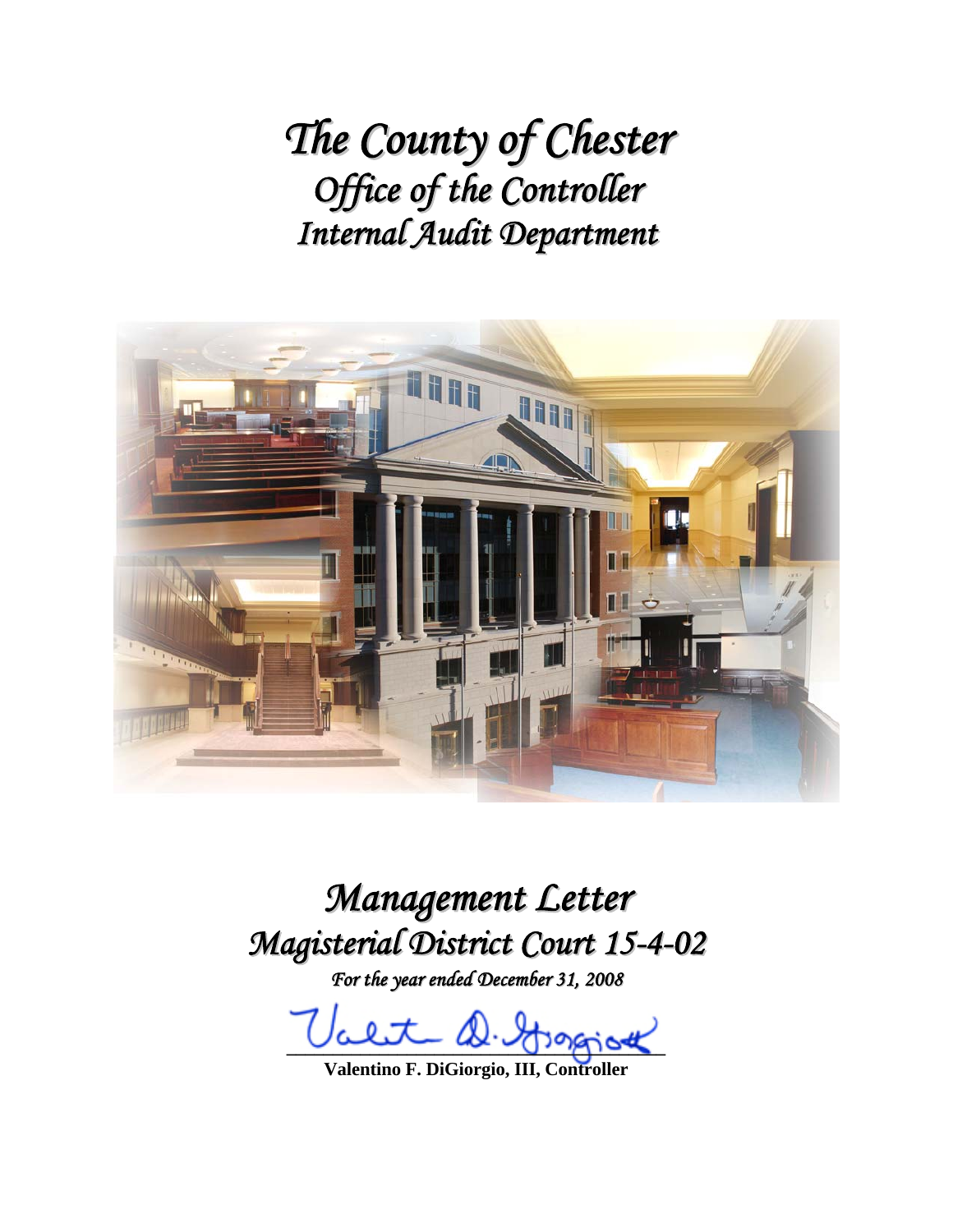### **To: Minor Judiciary Administrator, Patricia Norwood-Foden**

### *Introduction*

On August 3, 2009, Internal Audit completed an audit of Magisterial District Court 15-4-02 (*District Court*). Robert Pinkos, CIA, was the auditor-in-charge. Internal Audit is required by County Code to review district courts annually to ensure compliance with policies and procedures mandated by the Administrative Office of Pennsylvania Courts and/or District Justice Administration and to assess their overall internal control structure. The scope of our audit included a review of the following:

- Cash and Petty Cash
- Undisbursed Funds
- Cash Receipts
- Manual Receipts
- Cash Disbursements
- Voided Transactions
- Overall Compliance.

We conducted our audit in accordance with generally accepted auditing standards and standards applicable to financial audits contained in *Government Auditing Standards* published by the Comptoller of the United States. We have also issued our Independent Auditor's Report on Compliance and Internal Control over Financial Reporting concurrent with this management letter. Disclosures and other information in this report (also dated August 3, 2009) should be considered in conjunction with this management letter.

#### *Executive Summary*

The management and staff of the *District Court* are, in all material respects, in compliance with policies and procedures set forth by the Administrative Office of Pennsylvania Courts and directives imposed by District Justice Administration. Minor findings involving internal controls and compliance are included within this Management Letter.

We would like to thank the management and staff of the *District Court* for their cooperation and assistance during the course of this audit. We have provided herein a copy of our "Audit Findings" and "Recommendations" for your review and comment.

Please feel free to contact our office at (610) 344-5906 should you have any questions or concerns.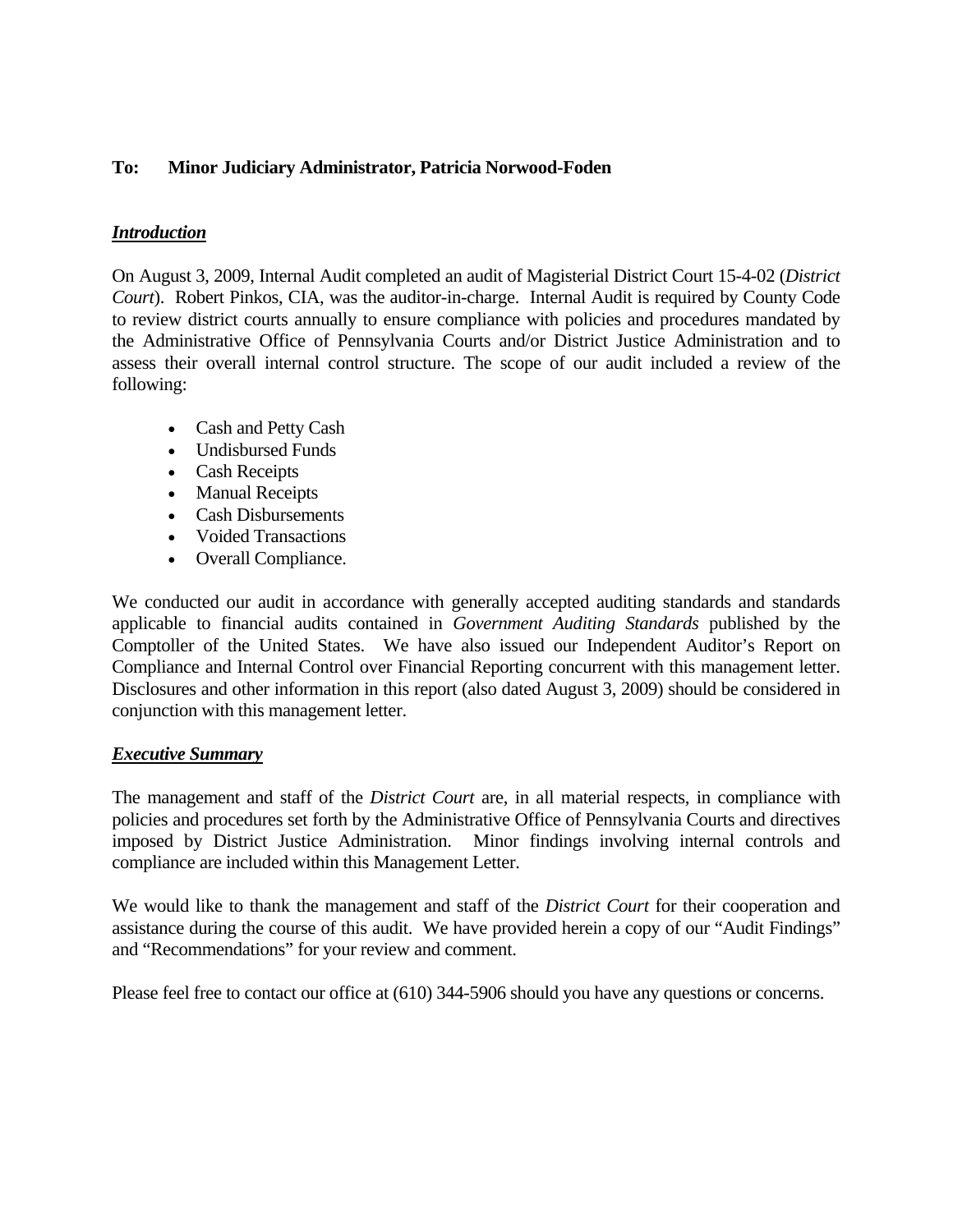# **MAGISTERIAL DISTRICT COURT 15-4-02**

# **FINDINGS AND RECOMMENDATIONS**

### **FOR THE YEAR ENDED DECEMBER 31, 2008**

### **I. INTERNAL CONTROL FINDINGS AND RECOMMENDATIONS**

### RECONCILIATION

#### Finding 1: Cash/Escrow Payable

Internal Audit noted the following:

- Two prior year audit exceptions, totaling \$0.70 have not yet been corrected. The two exceptions dealt with bank adjustments done in error, which *District Court* management failed to follow up with the bank and have the bank correct them.The \$0.70 needs to be credited to the *District Court's* bank account and the appropriate credit adjustments to the *District Court's* books should also be made once the bank adjusts the account.
- The *District Court's* deposit on 7/7/08 was for a total of \$6,872.21, but the bank credited their account for only \$6,871.71. Therefore, the *District Court's* bank account was \$0.50 short of the actual amount deposited for that day. The *District Court* recorded a debit adjustment to reconcile their books to the bank account for that month. However, management did not follow up with the bank in order to correct this bank error and have their accout adjusted to reflect the correct amount deposited on that day.

#### Recommendation

Internal Audit recommends that management contact the bank to have them correct the bank errors, which total \$1.20. This amount needs to be credited to the *District Court's* bank account and then a offsetting credit adjustment needs to be done to the *District Court's* books in order to reconcile to the bank account. Internal Audit also recommends that management retify these bank errors with the bank at the time they occur. Management should be reminded that recording a debit/credit adjustment to reconcile with the bank account does not correct and complete the situation.

#### *Auditee Response*

*District Court management concurs with the audit finding and recommendation.*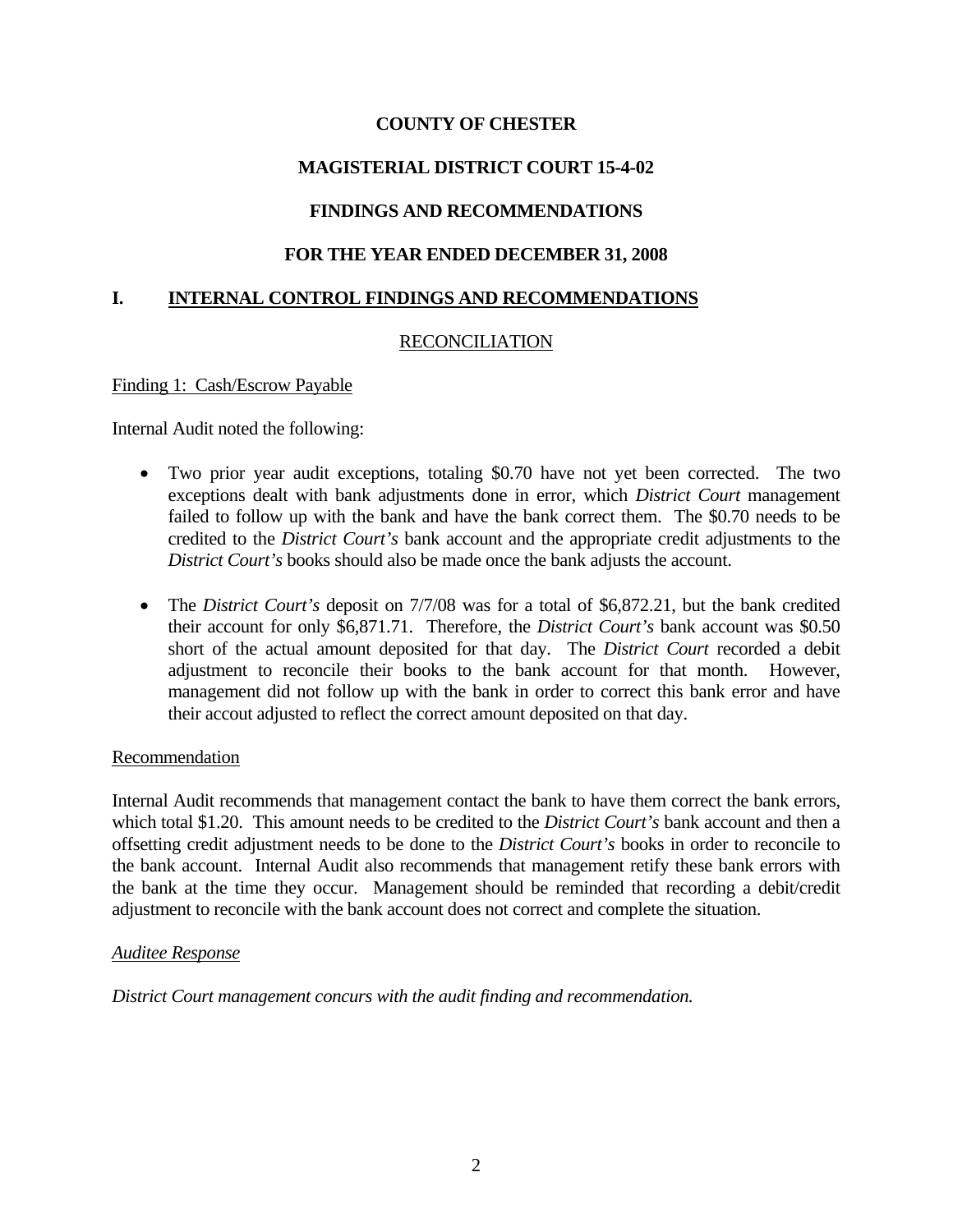# **MAGISTERIAL DISTRICT COURT 15-4-02**

# **FINDINGS AND RECOMMENDATIONS**

### **FOR THE YEAR ENDED DECEMBER 31, 2008**

### **I. COMPLIANCE WITH POLICIES AND PROCEDURES**

In order to test compliance with all applicable policies and procedures, Internal Audit selected a statistical sample of 25 case files out of a total population of 7,238 case files created in 2008. In addition, we performed other related tests of cash receipts, cash disbursements, manual receipts, undisbursed funds, and voided transactions. Sample size for the tested areas was determined through a risk assessment analysis based on the results of the *District Court's* prior year audit and current year case load. We believe the results of our tests are representative of the entire population on the basis of accepted audit sampling principles.

#### Finding 1: Undisbursed Funds

Internal Audit noted the following:

- Server fees in the amount of  $$40.75$  were paid in escrow on  $1/3/08$ . The constable provided the service and a server fee notice was issued on 1/7/08. However, the fees in escrow remained undisbursed as of 12/31/08. Internal Audit did note that these fees were on the Undisbursed Funds Report until May 2009.
- Sever fees in the amount of \$95.10 were paid in escrow on 2/29/08, in order to pay constable services for an execution sale of property. On 4/21/08, the execution sale was cancelled and the sever fees in escrow should have been refunded to the remitter. However, the fees in escrow remained undisbursed as of 12/31/08. Internal Audit did note that these fees were on the Undisbursed Funds Report unitl May 2009 but was not able to determine that the funds were disbursed to the proper payee according to the documents in the case file.
- A clerk processed a receipt in error causing a negative balance with a case on the Undisbursed Funds Report. This negative balance has not been corrected yet.

### Recommendation

Internal Audit recommends that management review the Undisbursed Funds Report monthly to see what case files have undisbursed fund balances, which the *District Court* has been holding for three or more months. These case files should be reviewed to make sure that the funds are being held for an appropriate reason. If the case is closed or services have been completed, the funds should be disbursed to the appropriate payee immediately. Also, any negative balance associated with a case file should be investigated and rectified in a timely manner.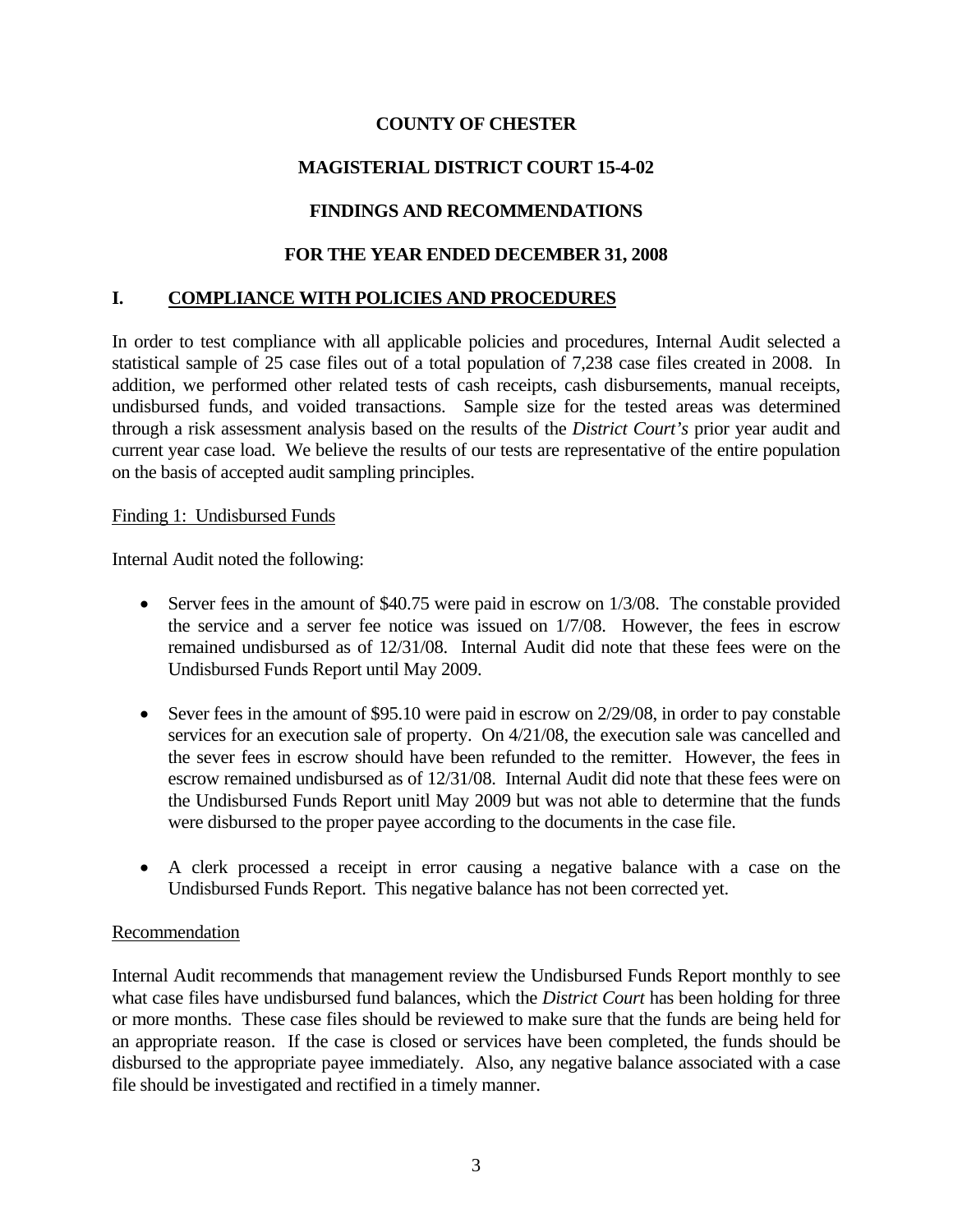# **MAGISTERIAL DISTRICT COURT 15-4-02**

# **FINDINGS AND RECOMMENDATIONS**

## **FOR THE YEAR ENDED DECEMBER 31, 2008**

## **II. COMPLIANCE WITH POLICIES AND PROCEDURES**

Finding 1: Undisbursed Funds *(continued)*

### *Auditee Response*

*District Court management concurs with the audit finding and recommendation.*

### Finding 2: Voided Disbursements

Internal Audit noted 4 instances, where stale dated checks were not voided and escheated in a timely manner.

### Recommendation

Internal Audit recommends that management review the outstanding check list after performing the monthly bank reconciliation in order to identify checks that have been outstanding for more than 60 days. A due dilligence letter should be sent to the payee and if there is no response within two weeks, the check should be voided and escheated

### *Auditee Response*

*District Court management concurs with the audit finding and recommendation.*